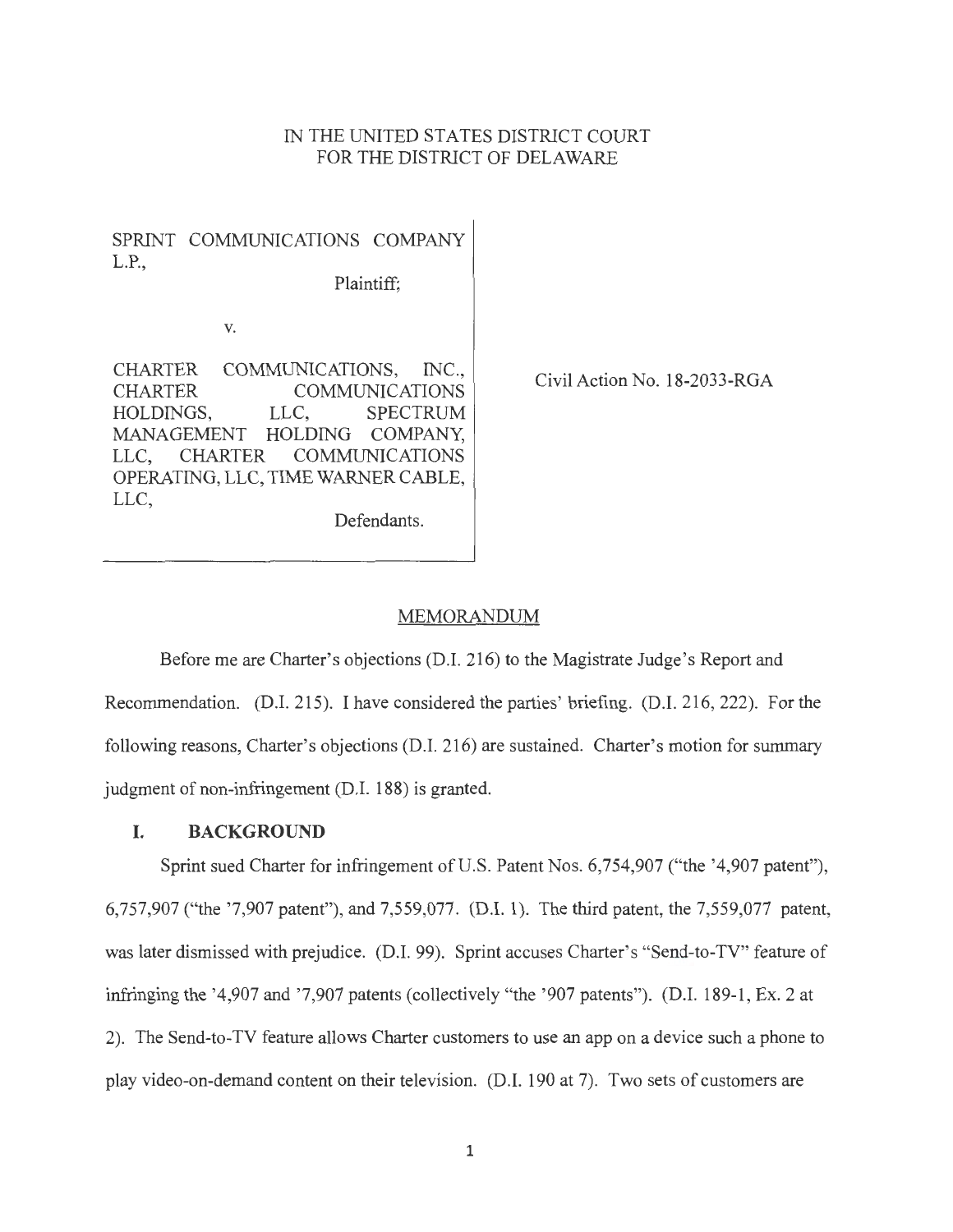included in Sprint's allegations—those using the Spectrum Guide program in legacy Charter markets and those using the Spectrum Guide program in legacy Time Warner Cable ("TWC") and Bright House Networks ("BHN") markets. (D.I. 190 at 8; D.I. 189-2, Ex. 3 at 3).

Charter moves for summary judgment of non-infringement of all asserted claims of the '907 patents. (D.I. 190 at 1).

### **II. LEGAL STANDARD**

The standard of review of a Magistrate Judge's Report and Recommendation on a motion for summary judgment is *de nova.* Fed. R. Civ. P. 72(b)(3).

Summary judgment is appropriate "if the movant shows that there is no genuine dispute as to any material fact and the movant is entitled to judgment as a matter of law." Fed. R. Civ. P. 56( a). When determining whether a genuine issue of material fact exists, the court must view the evidence in the light most favorable to the non-moving party and draw all reasonable inferences in that party's favor. *Scott v. Harris,* 550 U.S. 372, 380 (2007). A dispute is "genuine" only "if the evidence is such that a reasonable jury could return a verdict for the nonmoving party." *Anderson v. Liberty Lobby,* 477 U.S. 242,248 (1986).

Summary judgment of noninfringement "is appropriate when it is apparent that only one conclusion as to infringement could be reached by a reasonable jury." *TechSearch, L.L.* C. v. *Intel Corp.,* 286 F.3d 1360, 1369 (Fed. Cir. 2002).

#### **III. DISCUSSION**

I construed several claim terms to exclude the "use" or "involvement" of a "set-top box for remote control." (D.I. 168 at 2-3). For example, the term "operating a video-on-demand system" means "operating a video-on-demand system without the use of a set-top box for remote control." *(Id.* at 2). All asserted claims in the '907 patents contain such a term.

2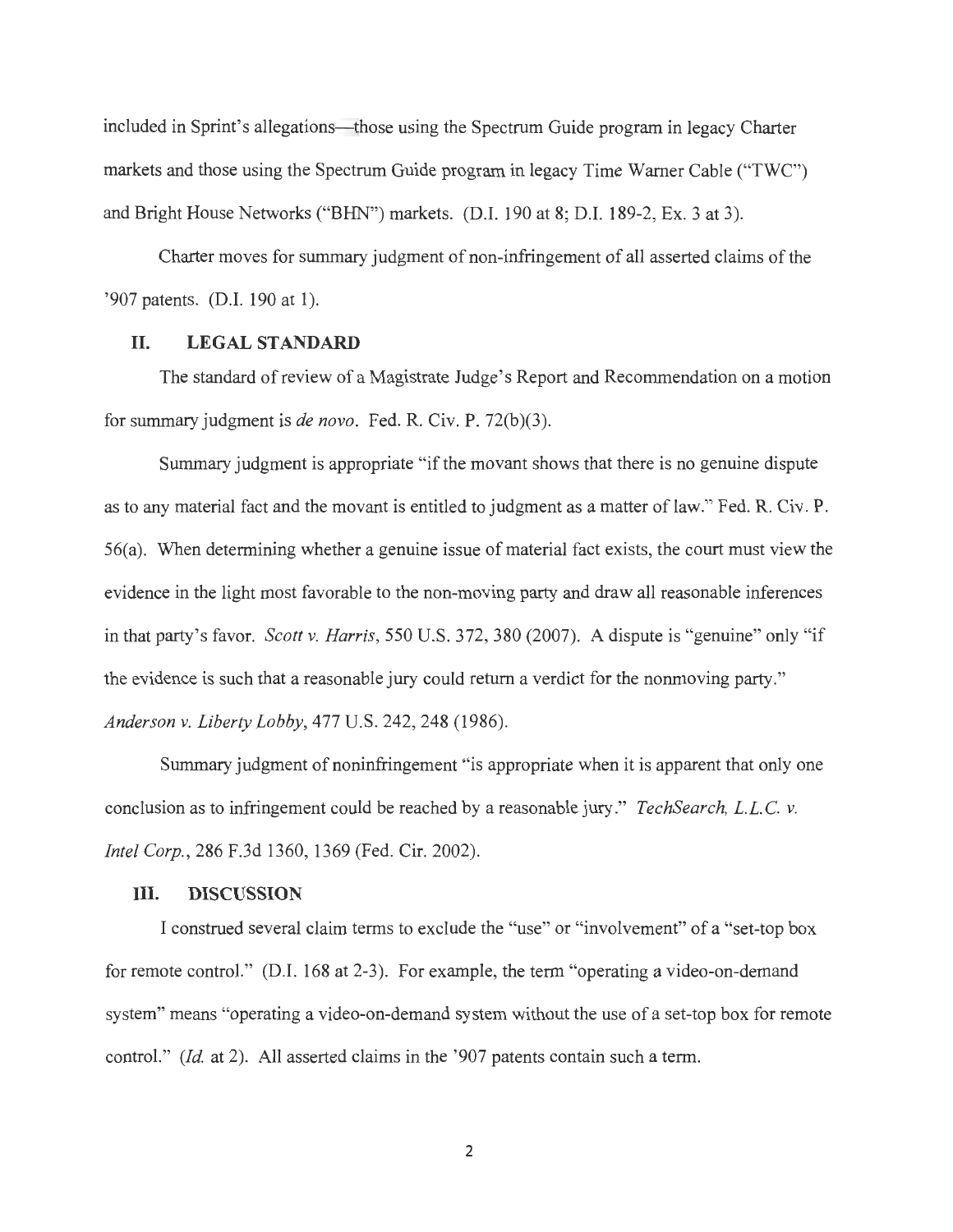Charter described how the accused systems work in response to an interrogatory. In that response, there is evidence that the accused systems use a set-top box for remote control. The interrogatory response includes flow diagrams and descriptions of how the accused systems operate. (D.I. 189-2, Ex. 3 at 28-32, 35-39). The interrogatory itself is uncontested. (D.I. 215 at 5).

The parties devote many pages to arguments about the minutiae of the flow diagrams. I do not think a deep dive is necessary to capture the set-top box's involvement in the "Send-to-TV" process. To summarize, when a user selects an "asset" (or content) to play, a message gets sent to the set-top box. (D.I. 189-2, Ex. 3 at 30  $\P$  $\P$  1-2). The set-top box then "direct[s]" another component to "launch an active video session." (Id. 13). Components other than the set-top box then identify and retrieve information about the content the user requested and display information about that content on the user's television. *(Id.*  $\P$  3-4). The user can then press "Watch" with his or her remote control to confirm playback. When the user selects "Watch," "the remote control device sends a corresponding signal to the [set-top box], which then sends a signal confirming the remote control command to the SGUI module of the Spectrum Guide platform to initiate retrieval" of the requested program. *(Id. at 30-31* ¶ 5-6). Several other steps occur until the set-top box tunes to the right channel and downloads the program for playback to the user. *(Id.* at 31 **1** 9).<sup>1</sup>

Sprint raises various arguments for how the set-top box is not involved in remote control. Sprint's theory appears to be that another component in the Send-to-TV feature, the "SGUI,"

 $<sup>1</sup>$  I have cited to the flow diagram and description describing the legacy Charter customers, but</sup> the flow diagram and description for the TWC/BHN customers are substantially the same. (D.I. 189-2, Ex. 3 at 36-39). Sprint's answering brief (D.I. 197) reads as though there is only one accused service.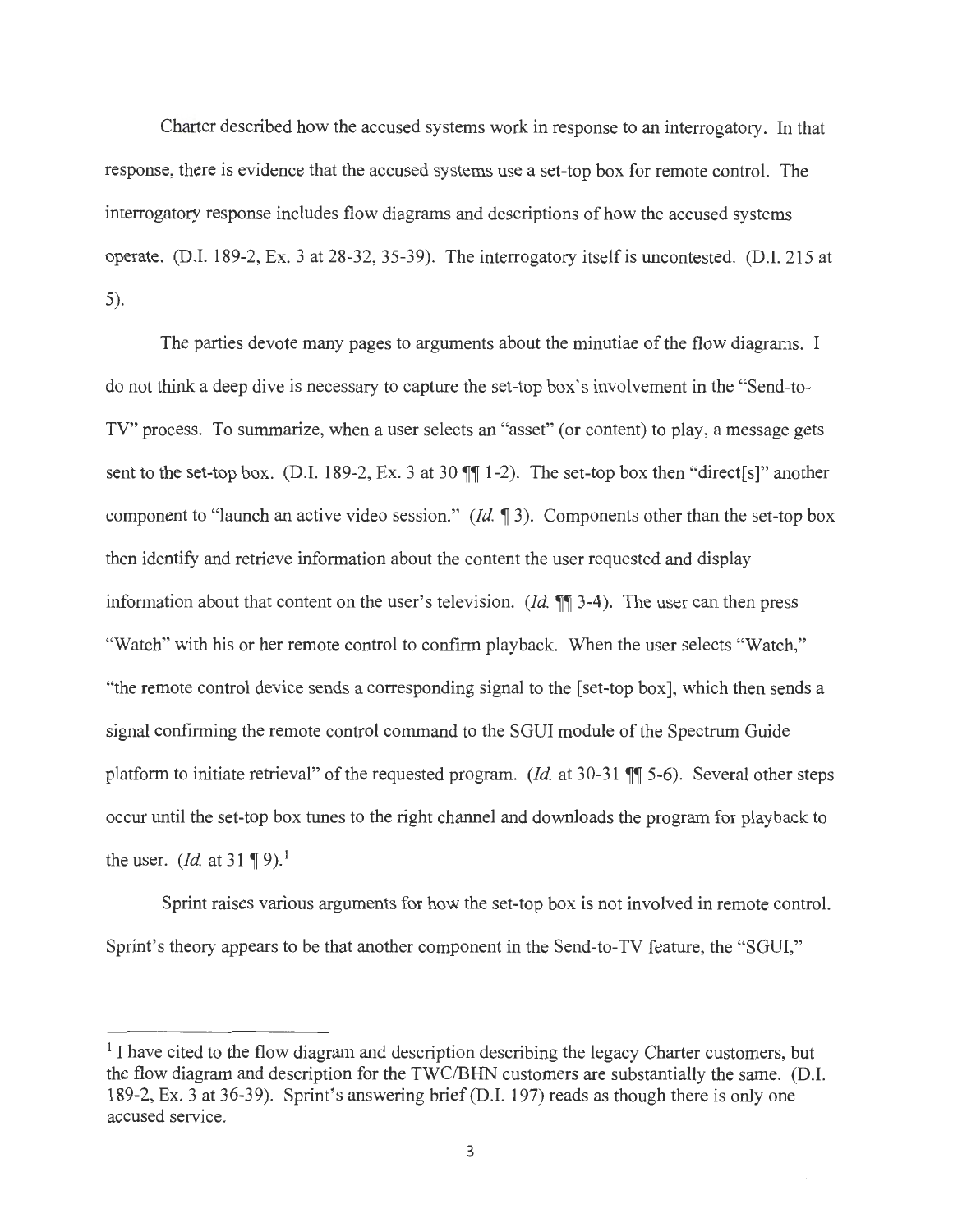remotely controls operation of the video-on-demand system. *(See* D.I. 222). According to Sprint, "there is no evidence that Charter's [set-top box] ever is informed what video was selected by the user, and Charter's [set-top box] does not send any messages to the [video-ondemand] server prior to video playback." *(Id. at 6)*. The claim construction, however, requires that the set-top box cannot be "use[d]" for or "involve[ed]" in remote control. That other components are also involved, or even more prominently involved, in remote control is of no import. The process outlined in Charter's interrogatory, which is undisputed, uses and involves a set-top box for remote control. In fact, when a user selects "Watch" on the remote control, it is the set-top box that receives the message and kicks off retrieval of the program. (D.I. 189-2, Ex. 3 at 30-31 **[1]** 5-6).

The Magistrate Judge found that Charter's briefing contained statements of fact that were inconsistent with the interrogatory response. (D.I. 215 at 13). Ultimately, I agree with Charter that these details are not material. (D.I. 216 at 7-10). Even if there are inconsistencies, they relate to what information is communicated to and from the set-top box during the "Send-to-TV" process. *(See* D.I. 215 at 15-22). I do not think the precise information relayed to and from the set-top box matters. The interrogatory makes clear that the set-top box receives signals from a user's remote control, and in response sets off a chain of events that ends in the video-ondemand content being played on the user's television. Thus, the set-top box is clearly "use[d]" and "involve<sup>[d]"</sup> in the remote control of the video-on-demand system.

Defendants' objections (D.I. 216) to the Report and Recommendation (D.I. 215) are sustained. Defendants' motion for summary judgment of non-infringement on all asserted

4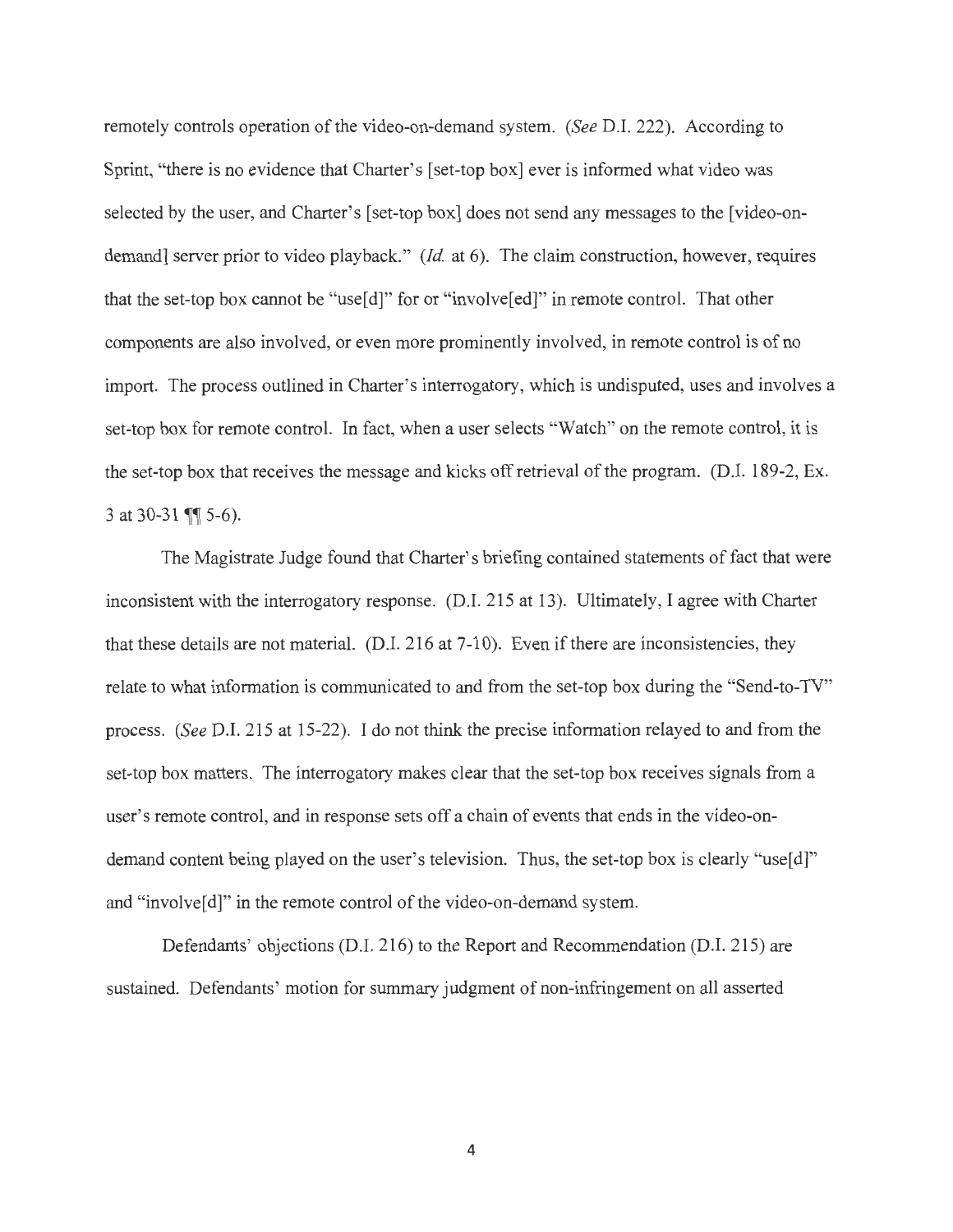claims of U.S. Patent Nos. 6,754,907 and 6,757,907 (D.I. 188) is granted.

A separate order will issue.

Anhand G. Andrew